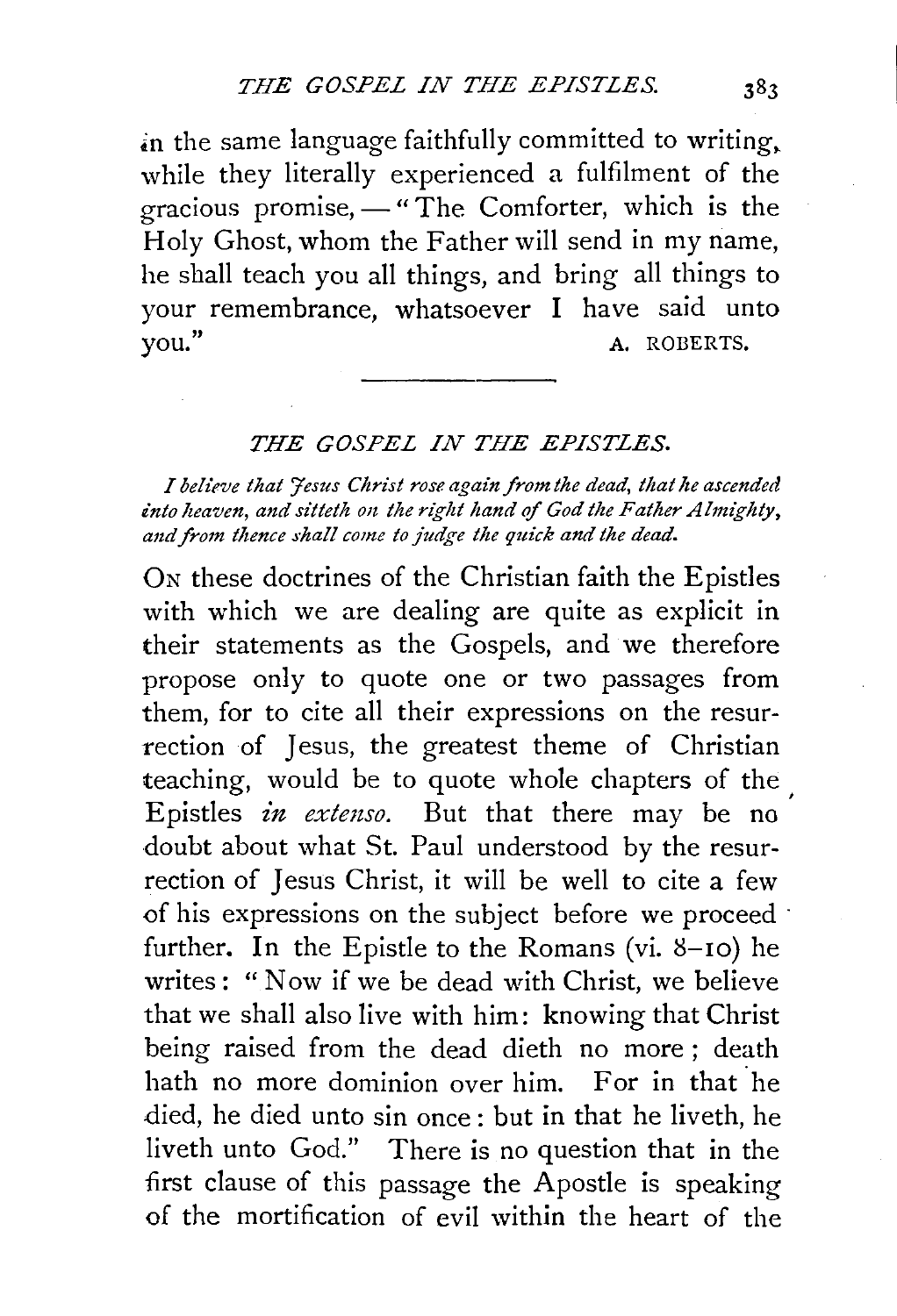## <sup>384</sup>*JHE GOSPEL IN THE EPISTLES.*

believer, and of his death unto sin. And on this the opponents of the doctrine of the resurrection dwell as one of their strongest positions. They admit that, through the circumstances under which he lived and the teaching which he had received, St. Paul speaks of the Resurrection of Jesus in much the same terms as those used by the Evangelists. But they strive to shew that, in the lessons which he derives from the Resurrection, he is constantly shaking himself loose from the historic view of that event, and putting an interpretation upon it which speaks almost solely of the elevation and purification of the souls of men while they live, and leaves out of sight that miraculous side of the story to explain away which so much diligence is at the present day expended. But if we follow the argument of the Apostle, we shall find that, though the death of the sinner unto his sins is a spiritual death, yet the death of Christ is not spoken of except as a natural one, and his resurrection as the real return of Christ from death unto life. St. Paul reasons thus. Do you not know that we who have been baptized into Jesus Christ have been baptized into his death ? That is, the covenant into which we have entered has made us sharers in his death, and so the burial of our bodies is made by immersion in the waters of baptism unto death; that as through the Father's glory Christ: was really raised from the dead, so we also after ourdeath and burial and resurrection by baptism, which the Lord ordained as a means whereby we should be made one with Him, need not suffer for sin as He suffered, but may have strength through Him to walk in newness of life. For as we are planted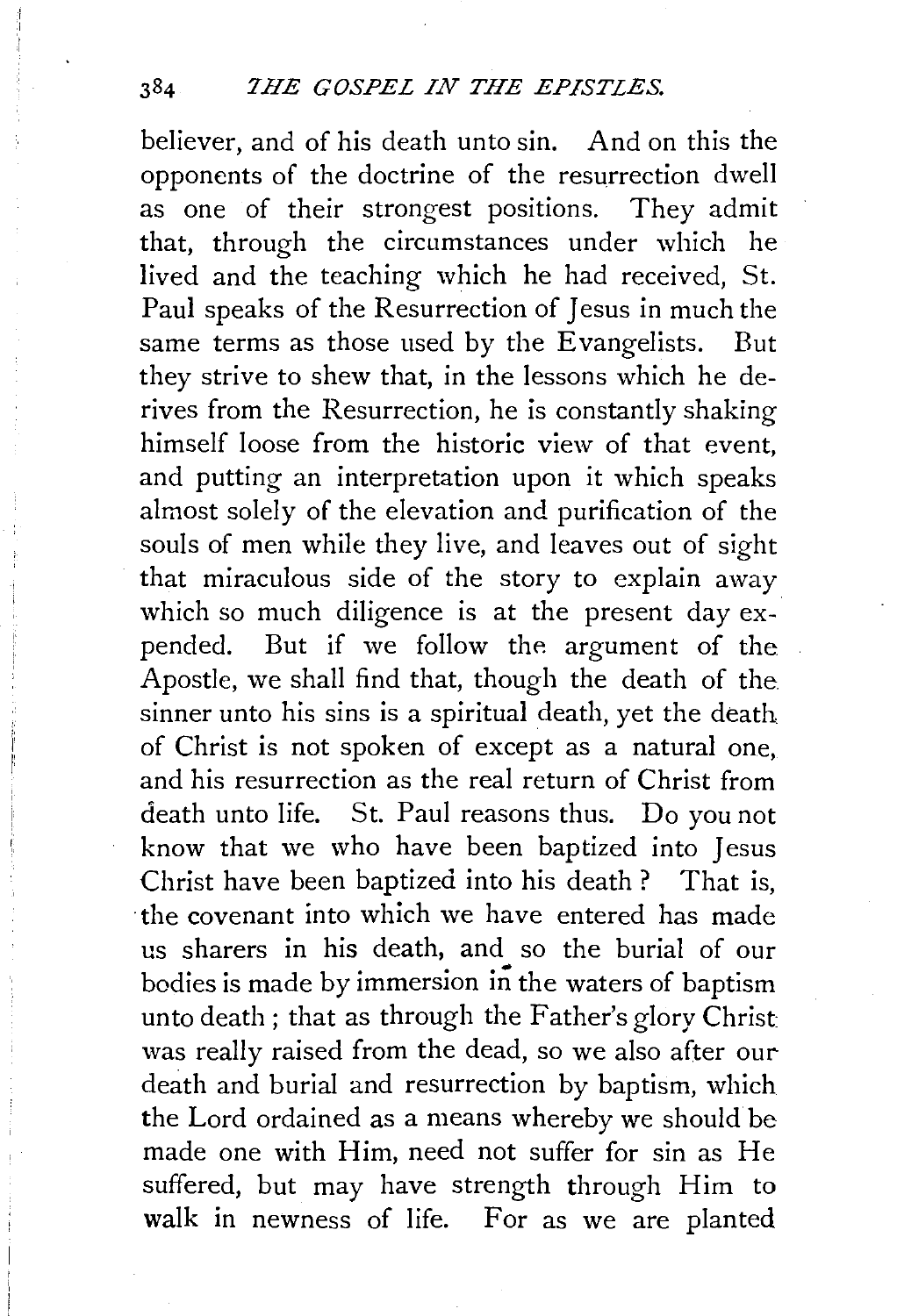together with Him in the likeness of his death, so also shall we be in the likeness of his resurrection. For if we are dead with Christ *(i.e.,* if our mortification of sin through his grace be a reality) we believe that we shall also live with Him. And then he adds, as an evidence of the reality of our resurrection, the statement that Christ having been once raised dieth no more, death hath no more lordship over Him; and having conquered death in his own person, He has won life for all who truly die unto Him. But there is no figure when the Apostle comes to speak of Christ's death. He has really been among the dead (vεκρο*ί*), and has been raised (εκ *v*<sub>Eκρών</sub>) from the dead. Men are to *count or reckon* themselves  $v \in \mathcal{P}$  while in life, if they have mortified their evil nature; but Christ's was no mere figurative dying and figurative revival, but a real and true death and a real resumption of life. In like positive terms does the Apostle in the same Epistle speak of Christ (Chap. viii. 34) as having died and come to life again. " Who is he that condemneth ? Is it Christ that died, yea rather, that is risen again, who is even at the right hand of God?" And in the Epistle to the Corinthians he is even more explicit (1 Cor. xv. 3, 4), giving as not· only what he taught, but what others had delivered unto him, the statement "that Christ died for our sins according to the scriptures ; and that he was buried, and that he rose again according to the scriptures" and was seen of many persons during the forty days which immediately succeeded his resurrection. We need hardly quote more. On the resurrection and ascension of Christ St. Paul taught and believed

VOL. VI.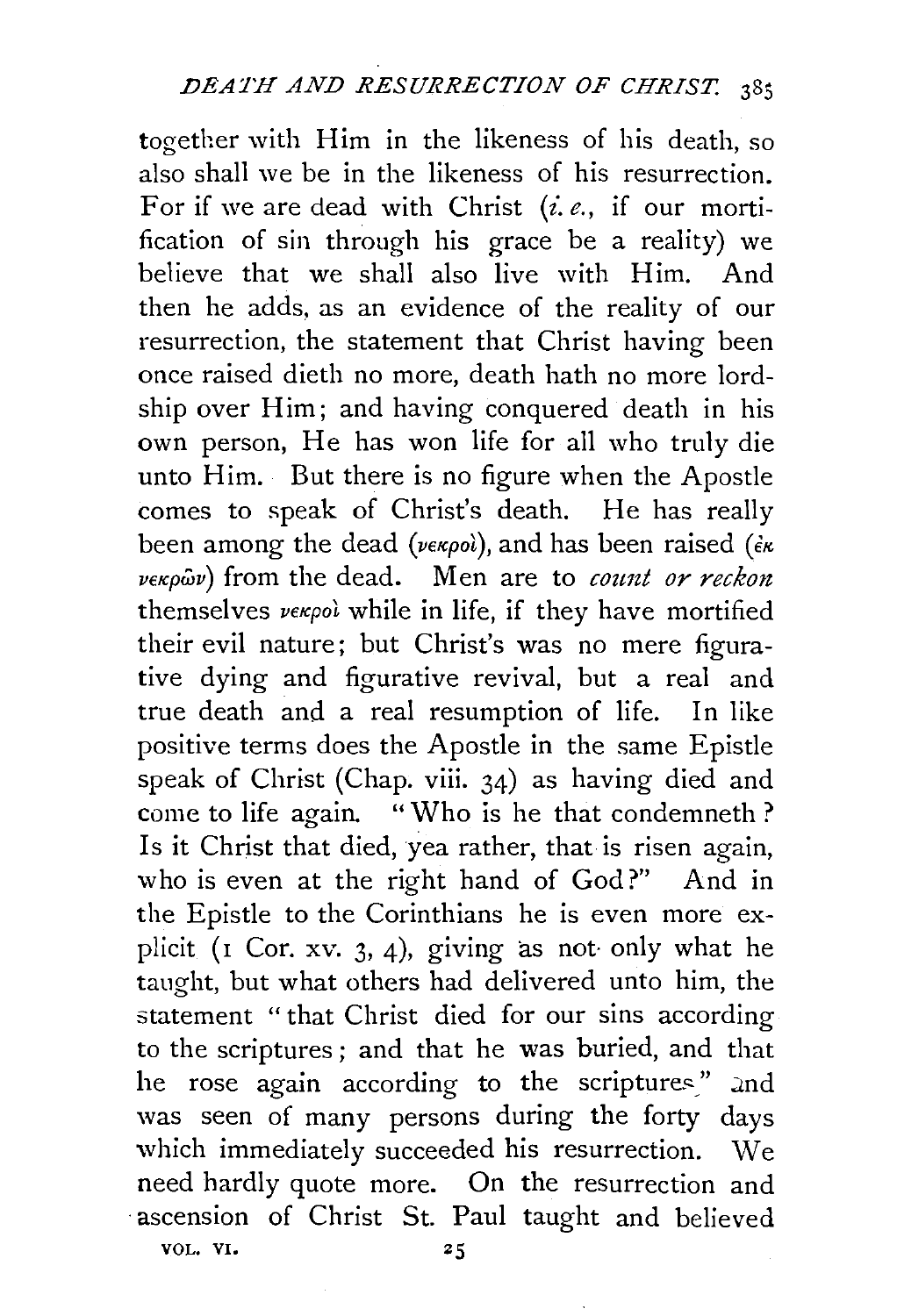exactly what the writers of the Gospel set forth as the statements of the earliest Christian teachers and eye-witnesses of all those scenes to which they give their testimony.

And on the subject of the judgment to come he is also in harmony with all that the Evangelists have recorded as the teaching of Christ while He was on earth. In a remarkable passage (Rom. ii. 5, *et seq.*) he speaks at length on the righteous judgment of God, and says that He "will render to every man according to his deeds in the day when he shall judge the secrets of men by Jesus Christ." We forbear to quote the passage at length, but it is worthy of comparison with many statements of Jesus in the Gospels, and is in tone and in some of its words very close to that verse of St. Matthew (Chap. xvi.  $27$ ) in which He spake of the judgment to his disciples. " The Son of man shall come in the glory of his Father with his angels, and then he shall reward every man according to his works." And the words of this passage may well remind us how constant is that expression in the Gospels for the judgment-day, *the coming of the Son of Man*. True to this phraseology, St. Paul writes many years before the composition of the Gospels (I Cor. i. 7), " Come behind in no gift, waiting for the *coming of our Lord Jesus Christ*;" and in the following verse, "that ye may be found blameless in the *day of our Lord Jesus Christ.*" And again (I Cor. v. 5), "That the spirit may be saved in the *day of the Lord Jesus;"* and so (2 Cor. i. 14), "Ye also are ours in the *day of the Lord :Jesus."* And in like manner of the general nature pf the judgment (Rom. xiv. 10), "We shall all stand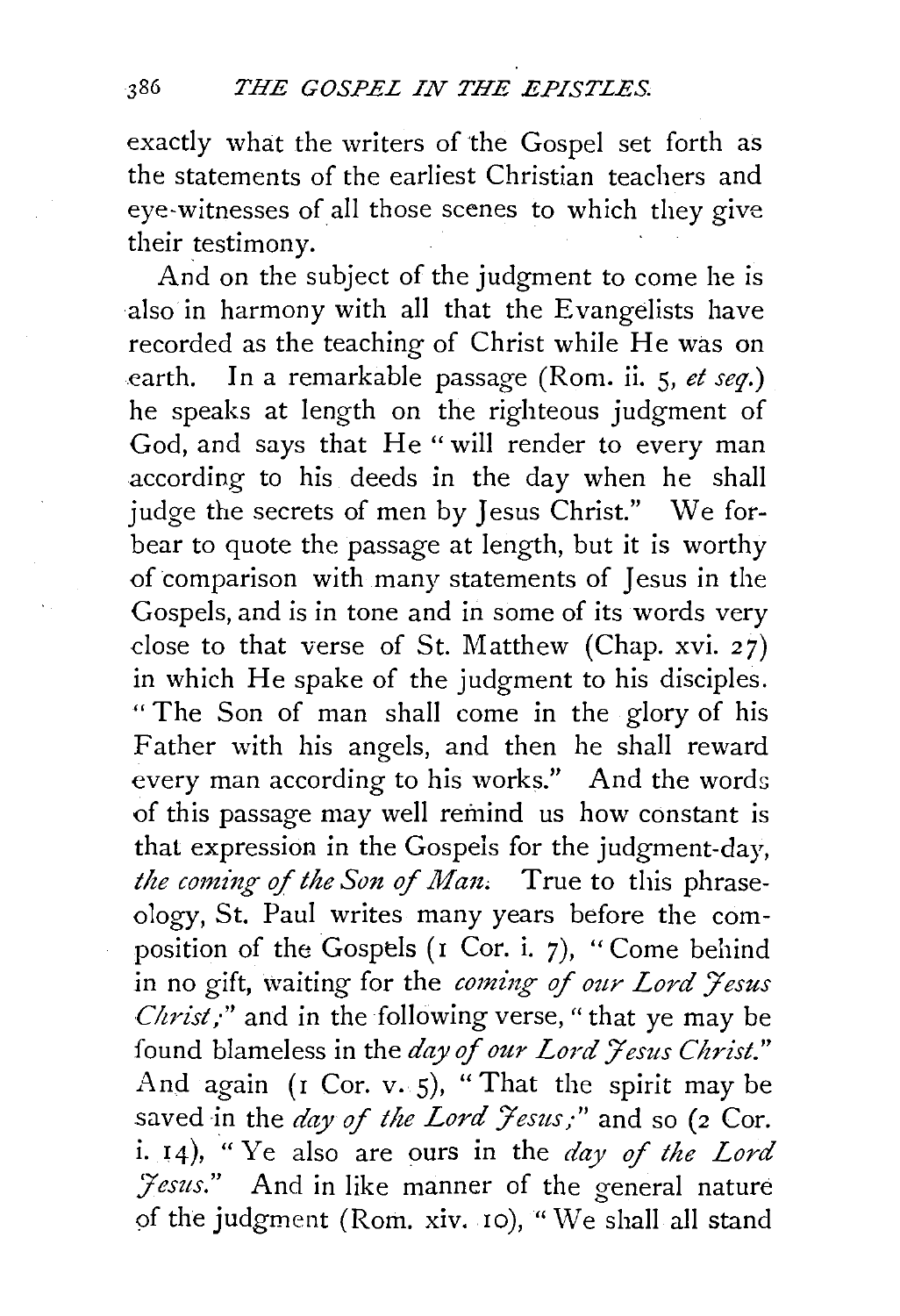before the judgment seat of Christ." And with great fulness (2 Cor. v. 10), "We must all appear before the judgment seat of Christ, that every one may receive the thing; done in his body, according to that he hath done, whether it be good or bad." We are sure as we read words like these, relating as they do to matters which could only come to men by revelation, that the preaching of Christ, as recorded in the Gospels, had been made known at Rome and Corinth by oral teaching before such language could have been written to them by St. Paul, as testimony which they were bound to receive and in the light of which it was their duty to live. They must have heard of that discourse of Jesus on the last judgment which St. Matthew records (Chap. xxv. 31, 32): "The Son of man shall come in his glory, and all the holy angels with him, then shall he sit upon the throne of his glory : and before him shall be gathered all nations: and he shall separate them one from another, as a shepherd divideth his sheep from the goats" $-a$ discourse the continuation of which tells of the deeds done and the deeds neglected, for which some shall go away into punishment, and others be received into life. It is needless to go further with evidence that we can find in these early Epistles of St. Paul proof enough that all which the Gospels teach us, on the subjects with which we are now dealing, was familiar to those for whom St. Paul wrote; that they had been taught the substance of our Gospel history by their first missionaries; and that, though not yet ia books, the gospel was in the mouth and in the heart of all the Churches in such wise that there was no chance that when the Evangelists began to com-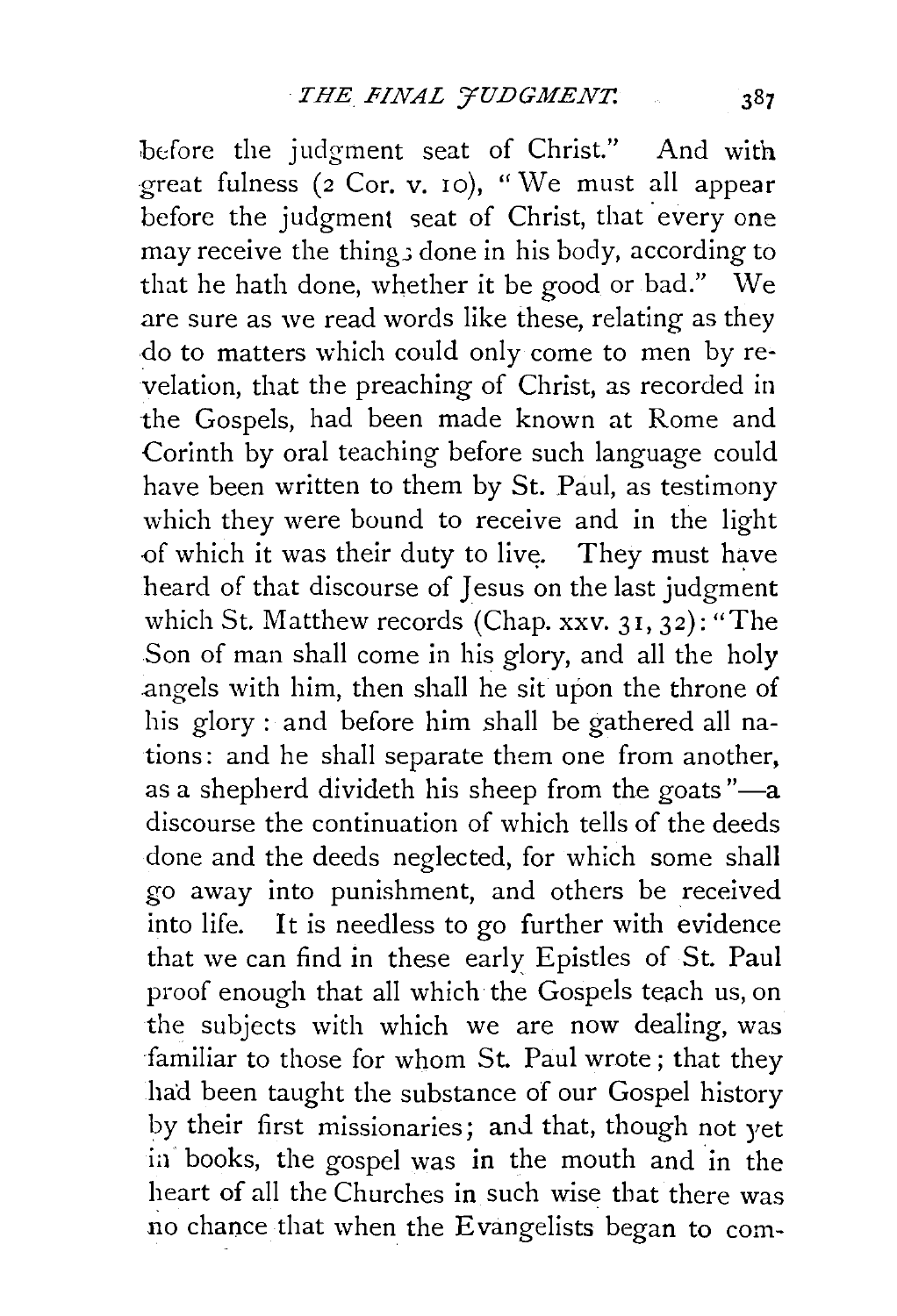mit their works to writing anything should be circulated or accepted for gospel except what was known in all the Churches as the substance of that which they had heard from the lips of those who had been with Jesus in his life.

But the Resurrection is the great miracle of the life of Jesus, and those who discredit the Gospel story, because of the miraculous element which it contains, have stumbled most of all at this, and in various modes have attempted to explain it away; not, as we have before said, to explain that the apostles did not believe it (for none have been found bold enough to say that James and Peter and Paul died for that which they did not themselves believe), but that in some sort or other they were mistaken. Now there is one feature in the way in which the Epistles speak of miracles which is in great harmony with Christ's conduct in reference to the mighty works which He wrought, as that conduct is described in the Gospels, and which if duly considered may answer some of the questions which have been raised upon the subject. We know that in our Lord's life nothing was more remarkable than the earnestness with which He, on almost all occasions, charged those for whom He had wrought any work of power to be silent about what had been done. "See thou tell no man,'' is the constant supplement to any miraculous act which He had performed. It is in singular accord with this feature of the Gospel history that in the Epistles which we are now considering St. Paul says little or nothing of any miracle wrought by Jesus or by himself, except the one miracle of the Resurrection. We can see from many passages the motive of Jesus :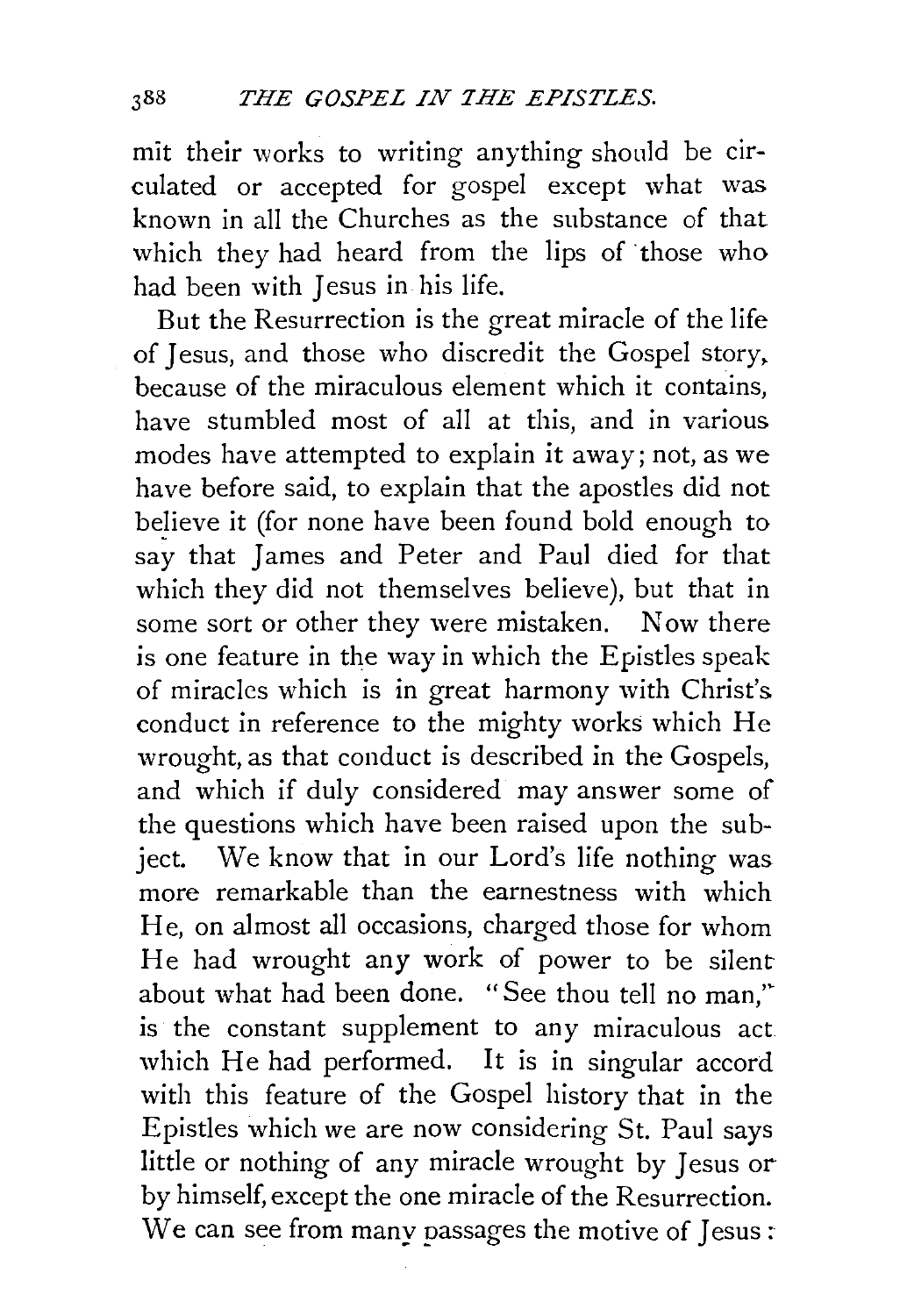it was a desire that men should not follow Him merely because of the miraculous evidences which his deeds shewed. When He had fed the five thousand, we read that the men who had seen that miracle followed Him, but met with rebuke, because their following was only the craving for more wonders and for the bodily sustenance which was thereby supplied, and not because they believed on Jesus. Christ did not want followers except such as were anxious to shew their love to Him by keeping his commandments. He did not wish men to be won by his works of power, but by the attraction of his love; that they should love Him because He first loved them. In singular accord with this is all that these Epistles say of miracles. St. Paul does not ignore the working, through God's Spirit, of mighty deeds for the spread of the gospel, but he refrains from dwelling upon them, as if they were not the motive power which God desired should be most operant in the hearts of men. Thus (Rom. xv. IS) he says, " I will not dare to speak of any of those things which Christ hath not wrought by me, to make the Gentiles obedient, by word and deed, through mighty signs and wonders, by the power of the Spirit of God." Mighty signs and wonders had been wrought, the Apostle well knew; but, like his great Master, he felt that these were not the things whereby men would be most surely won to Christ. And in a like tone in the Epistle to the Corinthians (I Cor. xii. 9, 10) he speaks of miracles as things which were done by the power of the Holy Ghost, as that "the gift of healing" was given to one man by the Spirit, and to another " the working of mir-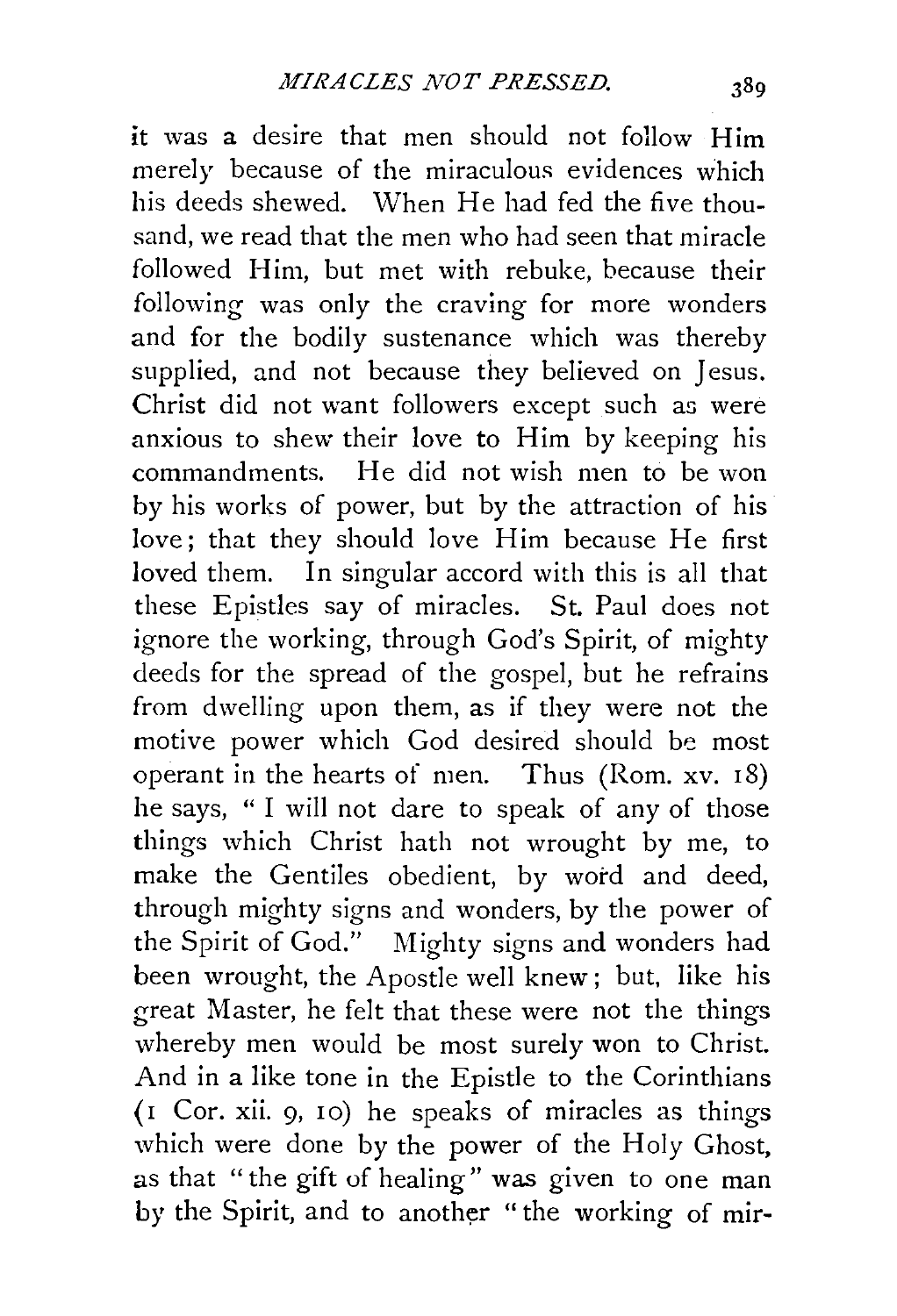acles;" but we have only to read a few verses on in the Chapter, and we come to an estimate of the importance of these gifts which is not that which most men would expect. St. Paul is urgent that no man should repine over his place in the Divine economy of salvation. All.cannot have the same gifts (Chap. xii. 29-31). "Are all apostles ? are all prophets ? are all workers of miracles ? have all the gifts of healing ? do all speak with tongues ? do all interpret ? But covet earnestly the best gifts : and yet," says he, "I shew unto you a more excellent way"a way more excellent than all these mighty powers ; and then follows the sublime Chapter on charity. This is the more excellent way. Mighty works which would remove mountains are nothing without this. So likewise in the following Chapter (xiv.), prophesying, *i.e.*, the power to preach the gospel simply and plainly, is better than the more marvellous gift of speaking with tongues, as the apostles did on the day of Pentecost. " I would," he says, "that ye all spake with tongues, but rather that ye prophesied ; for greater is he that prophesieth than he that speaketh with tongues." The Apostle alludes to his own powers and gifts of this kind, but never puts them into prominence. Thus  $(2 \text{ Cor. xii. 12})$  he says, " In nothing am I behind the very chiefest of the apostles, though I be nothing. Truly the signs of an apostle were wrought among you in all patience, in signs, in wonders, and mighty deeds." He had the gift of doing wonders, but he desired, like his .Master, not to be known thereby, but by the setting forth of the love of God, and the grace of Jesus -Christ. We can see from these Letters that, exactly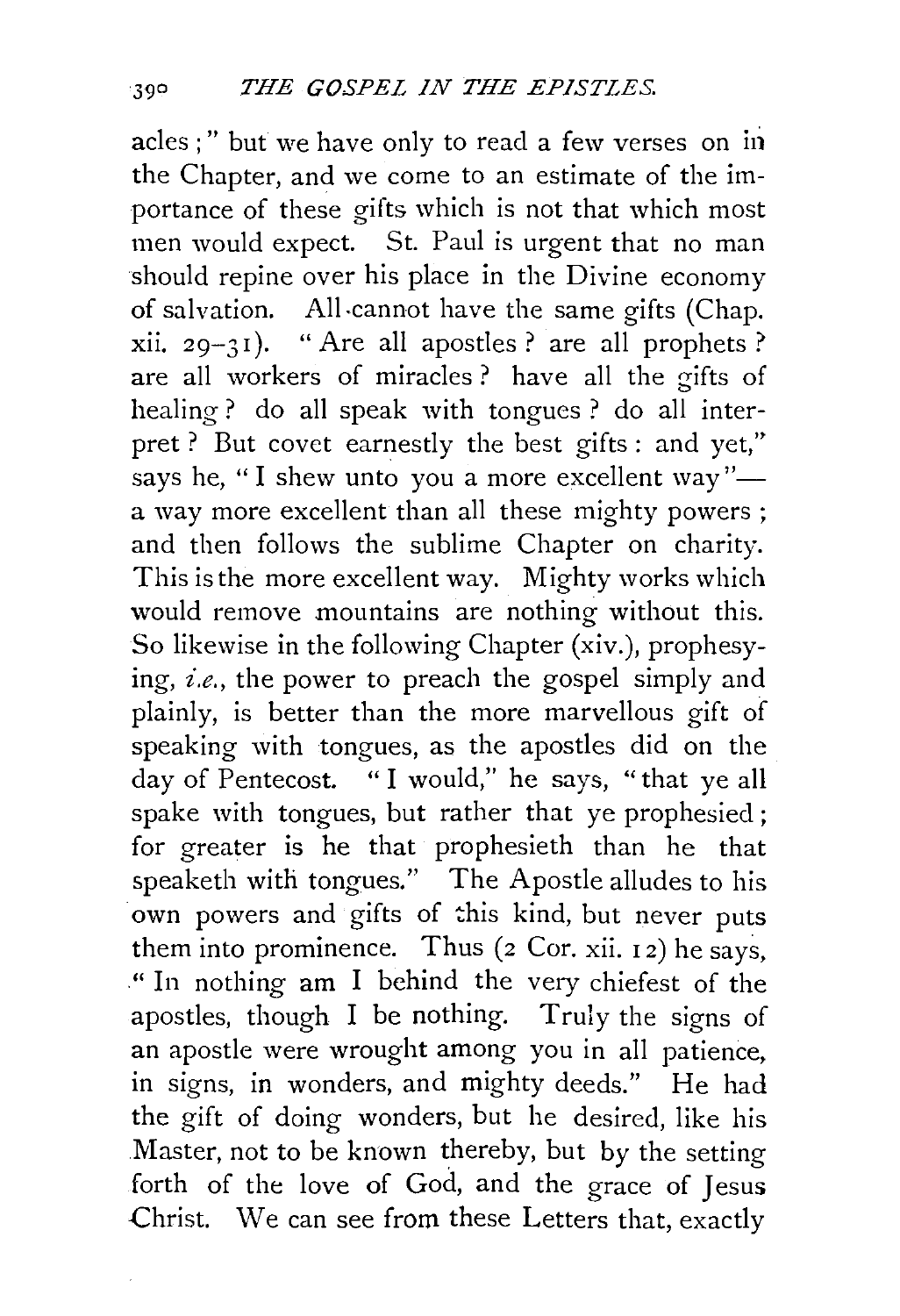as we read in the Acts of the Apostles, miracles were wrought by the other apostles, and that the Christian Churches had been witnesses thereof. For to the Galatians (Chap. iii. 5) St. Paul asks, as though the matter were of common fame, " He therefore that ministereth to you the Spirit, and worketh miracles among you, doeth he it by the works of the law or by the hearing of faith ?" We see then that in the Epistles, just as in the Gospels and the Acts, the working of miracles both by Christ and his apostles is recognized as an agency in the spread of the Christian faith, but yet that this manifestation of supernatural power is constantly kept in the background. It is not that on which the Christian religion most depended for its support. It is not that by which its most earnest adherents were brought to accept it. There were no miracles wrought at the calling of the apostles, if we except the draught of fishes in Simon's case ; and it seems, from the ready acknowledgment of our Lord's authority, that Simon was no unwilling listener to the new Prophet even before this mighty work. This fact may give an answer to some remarks which have lately appeared, in which it has been suggested that it was from the tone of the popular mind in Christ's day that the idea of miracles became so prominent a feature in the history of early Christianity. Everybody believed in miracles, and therefore events which were not strictly miraculous were spoken of and accepted as such by reason of the popular credulity. And we are asked to believe that St. Paul was only led by the current of the thoughts of all men in his time to believe in the historical character of the  $Re$ .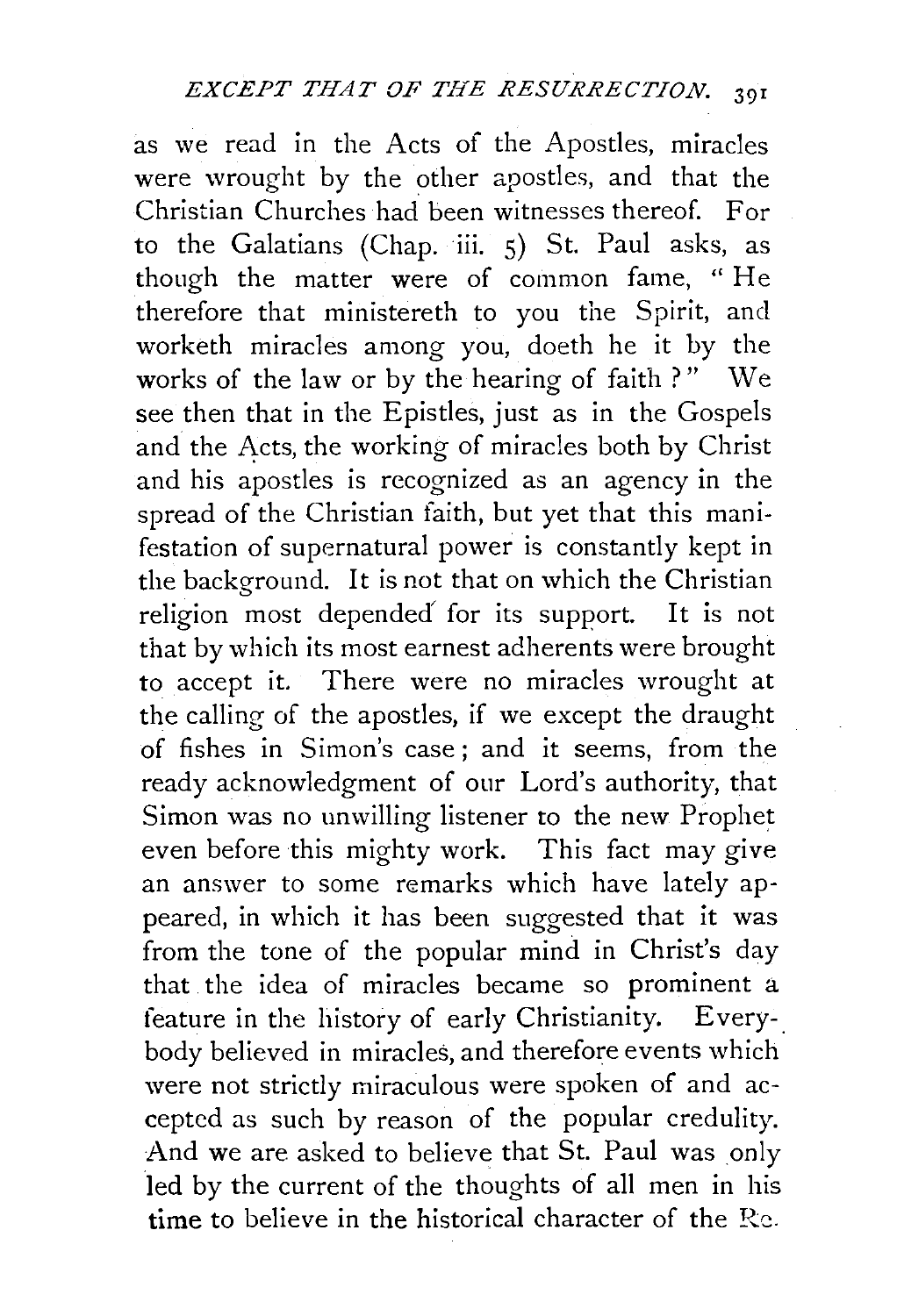surrection, and that his keen mind has after all put the right construction upon the teaching of the resurrection of Christ, when he writes (2 Cor. v. 15, et seq.), "If one died for all, then all died: and he died for all, that those who live should henceforth no longer live for themselves, but for him who died and rose again." From this passage we are expected to draw the conclusion that St. Paul did not press as most important the truth of the resurrection of Christ's body, but dwelt most upon the spiritual raising of the souls of living men. And as a " psychological parallel "r to this mistaken belief of St. Paul, we are invited to contemplate the case of the good judge, Sir Matthew Hale, who, in a time when a belief in witchcraft was widely prevalent, was a sharer in the popular error, and condemned to death two old women, on the evidence given by a couple of rickety and hysterical children, who declared that they were bewitched, and that these unfortunate women were the cause thereof. But the writer of the article to which we allude has not balanced the two cases very carefully. St. Paul may have been a man of no higher character and no greater acumen than Sir Matthew Hale, but St. Paul had at one time of his life been suddenly struck blind, and had continued blind for three days. And concerning the occasion when he was thus deprived of sight, he testifies over and over again that Jesus appeared to him and spake to him, and thus gave him assurance of the fact that He was alive again; and this became so prominently the teaching of St. Paul, that when he was in the hands of Festus it was

<sup>•</sup> See an article with this title in the "Contemporary Review," Nov. 1876.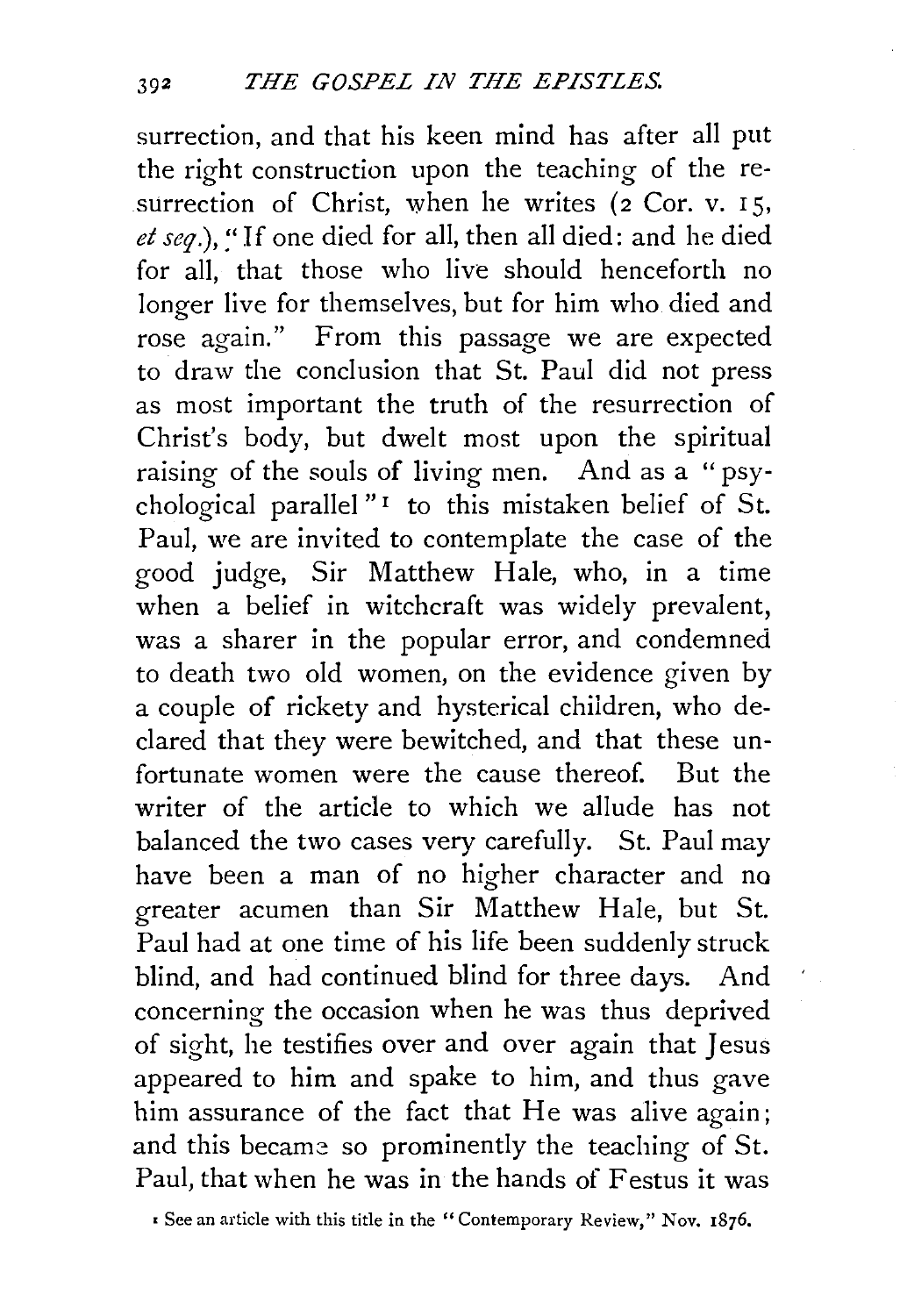the only point on which the heathen magistrate could speak positively to Agrippa. The accusation brought against Paul shaped itself in the main into a question about "one Jesus who was dead, whom Paul affirmed to be alive." Here is no case of a man led by the popular voice, but by a voice which he himself declared that he had heard from Heaven; and it is not *with* but *against* the credence of the multitude that he affirms Jesus to be alive. Then in the matter of the evidence external to the Apostle, can the diseased fancies of two children, such as are described in the article before us, be compared to that list of testimony which St. Paul quotes in the beginning of that famous Chapter (r Cor. xv.) in which he treats at full on this solemn subject? Hearken to the catalogue. "He was seen of Cephas, then of the twelve: after that, he was seen of above five hundred brethren at once ; of whom the greater part remain unto this present, but some are fallen asleep. After that, he was seen of James; then of all the apostles. And last of all he was seen of me also." Can these fairly be called only a parallel to such witnesses as were brought forward in this trial of witches at Lowestoft? Can the testimony of men, who were ready to die, and many of whom did die, for the verity of that resurrection of which their own eyes had been witnesses, be for a moment set beside such second- or third-hand statements and hypotheses as are laid before us in the accusation of these Lowestoft witches ? Peter and the twelve who had known Christ for years! Five hundred brethren, who were many of them alive to contradict the Apostle's statement had it been unfounded! Nor was the belief in the resur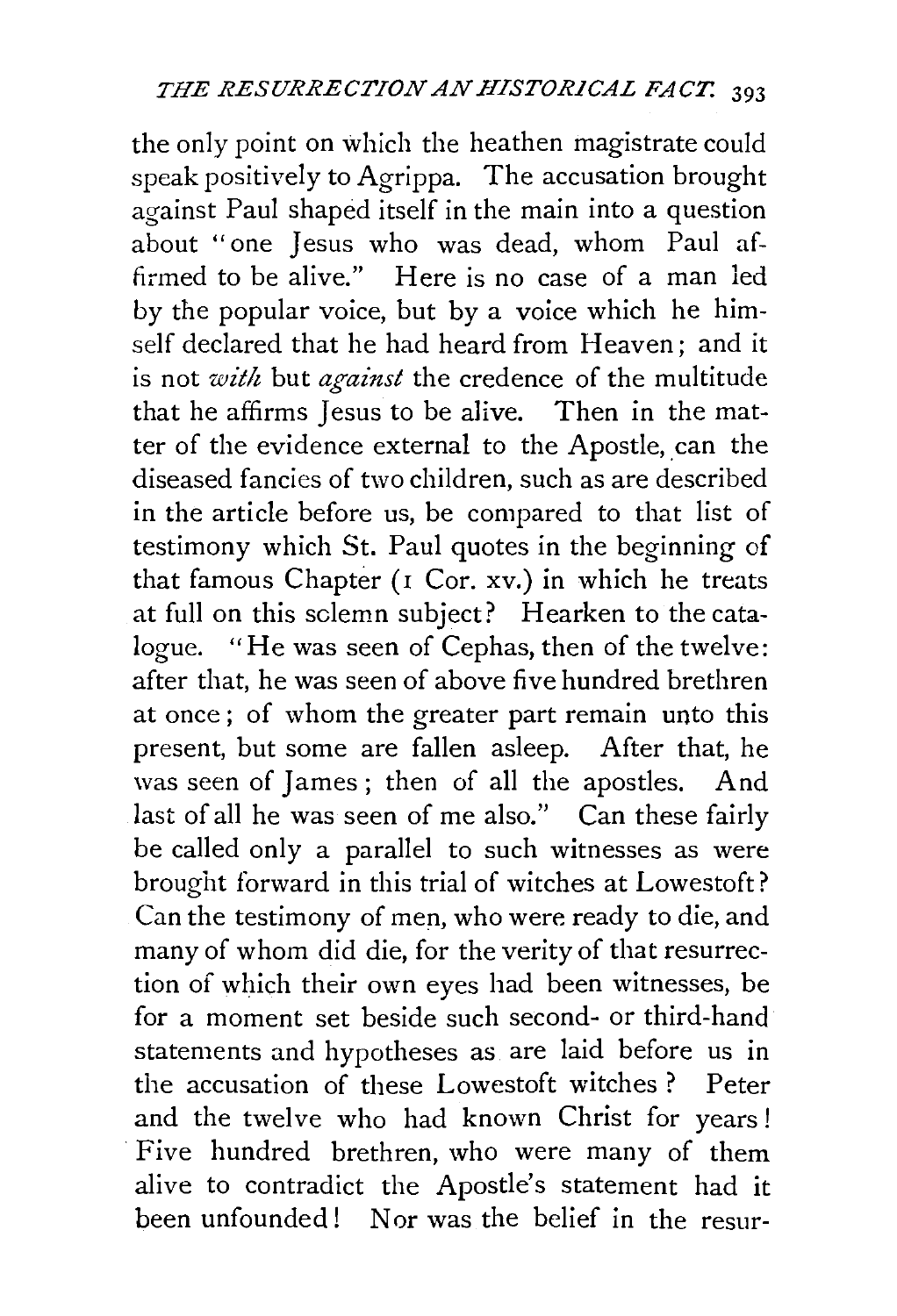rection of the dead at all the popular turn, as is represented in this article. Herod it is true spoke of John as having come to life again, but the Sadducees were a large section of the Jewish community, and they discarded utterly the belief in a rising again from the dead. We are told also (Mark ix. 10) that the disciples of Jesus had no comprehension of such a belief. When Jesus after the Transfiguration had charged them that they should tell no man what things they had seen till the Son of Man were risen from the dead, we read: " They kept that saying with themselves, questioning one with another what the rising from the dead should mean." So, too, over that discourse recorded by St. John (Chap. xvi. ), in which the Lord spake to the twelve of his departure, and repeatedly said to them, "A little while, and ye shall not see me : and again a little while,.and ye shall see me;" and explained these words in some degree by adding, "Ye shall weep and lament, but the world shall rejoice: and ye shall be sorrowful, but your sorrow shall be turned into joy "--we find the same wonder expressed by them, a wonder which would hardly have come upon them had they been possessed with the idea of a resurrection from the dead. They said among themselves, "What is this that he saith unto us, . . . a little while ? We cannot tell what he saith." And that the resurrection from the dead was not a part of the popular creed in the way which is here presumed, may be seen from the question of St. Paul when he pleads before Agrippa (Acts xxvi. 8), "Why should it be thought a thing incredible with you that God should raise the dead?" The parallel which has